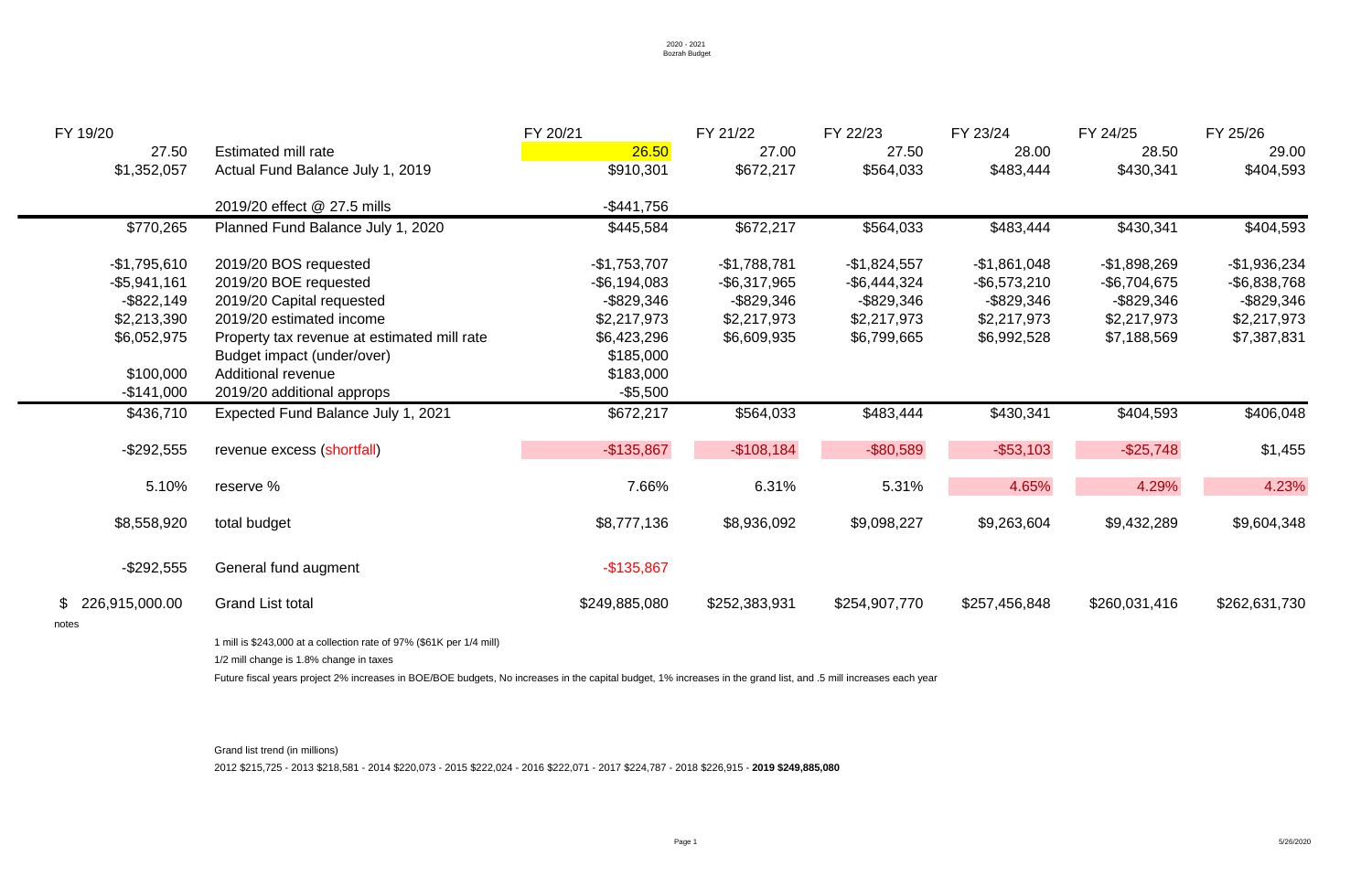| FY 19/20         |                                                                                                                                                                  | FY 20/21        | FY 21/22        | FY 22/23        | FY 23/24        | FY 24/25        | FY 25/26        |  |
|------------------|------------------------------------------------------------------------------------------------------------------------------------------------------------------|-----------------|-----------------|-----------------|-----------------|-----------------|-----------------|--|
| 27.50            | Estimated mill rate                                                                                                                                              | 27.00           | 27.50           | 28.00           | 28.50           | 29.00           | 29.50           |  |
| \$1,352,057      | Actual Fund Balance July 1, 2019                                                                                                                                 | \$910,301       | \$793,411       | \$807,634       | \$850,675       | \$922,438       | \$1,022,806     |  |
|                  | 2019/20 effect @ 27.5 mills                                                                                                                                      | $-$ \$441,756   |                 |                 |                 |                 |                 |  |
| \$770,265        | Planned Fund Balance July 1, 2020                                                                                                                                | \$445,584       | \$793,411       | \$807,634       | \$850,675       | \$922,438       | \$1,022,806     |  |
| $-$1,795,610$    | 2019/20 BOS requested                                                                                                                                            | $-$1,753,707$   | $-$1,788,781$   | $-$ \$1,824,557 | $-$1,861,048$   | $-$1,898,269$   | $-$1,936,234$   |  |
| $-$ \$5,941,161  | 2019/20 BOE requested                                                                                                                                            | $-$ \$6,194,083 | $-$ \$6,317,965 | $-$ \$6,444,324 | $-$ \$6,573,210 | $-$ \$6,704,675 | $-$ \$6,838,768 |  |
| $-$ \$822,149    | 2019/20 Capital requested                                                                                                                                        | $ $829,346$     | $-$ \$829,346   | -\$829,346      | $ $829,346$     | -\$829,346      | $-$ \$829,346   |  |
| \$2,213,390      | 2019/20 estimated income                                                                                                                                         | \$2,217,973     | \$2,217,973     | \$2,217,973     | \$2,217,973     | \$2,217,973     | \$2,217,973     |  |
| \$6,052,975      | Property tax revenue at estimated mill rate                                                                                                                      | \$6,544,490     | \$6,732,341     | \$6,923,295     | \$7,117,395     | \$7,314,684     | \$7,515,207     |  |
|                  | Budget impact (under/over)                                                                                                                                       | \$185,000       |                 |                 |                 |                 |                 |  |
| \$100,000        | <b>Additional revenue</b>                                                                                                                                        | \$183,000       |                 |                 |                 |                 |                 |  |
| $-$ \$141,000    | 2019/20 additional approps                                                                                                                                       | $-$ \$5,500     |                 |                 |                 |                 |                 |  |
| \$436,710        | Expected Fund Balance July 1, 2021                                                                                                                               | \$793,411       | \$807,634       | \$850,675       | \$922,438       | \$1,022,806     | \$1,151,637     |  |
| $-$ \$292,555    | revenue excess (shortfall)                                                                                                                                       | $-$14,673$      | \$14,223        | \$43,041        | \$71,763        | \$100,367       | \$128,832       |  |
| 5.10%            | reserve %                                                                                                                                                        | 9.04%           | 9.04%           | 9.35%           | 9.96%           | 10.84%          | 11.99%          |  |
| \$8,558,920      | total budget                                                                                                                                                     | \$8,777,136     | \$8,936,092     | \$9,098,227     | \$9,263,604     | \$9,432,289     | \$9,604,348     |  |
| $-$ \$292,555    | General fund augment                                                                                                                                             | $-$ \$14,673    |                 |                 |                 |                 |                 |  |
| \$226,915,000.00 | <b>Grand List total</b>                                                                                                                                          | \$249,885,080   | \$252,383,931   | \$254,907,770   | \$257,456,848   | \$260,031,416   | \$262,631,730   |  |
| notes            |                                                                                                                                                                  |                 |                 |                 |                 |                 |                 |  |
|                  | 1 mill is \$243,000 at a collection rate of 97% (\$61K per 1/4 mill)                                                                                             |                 |                 |                 |                 |                 |                 |  |
|                  | 1/2 mill change is 1.8% change in taxes                                                                                                                          |                 |                 |                 |                 |                 |                 |  |
|                  | Future fiscal years project 2% increases in BOE/BOE budgets, No increases in the capital budget, 1% increases in the grand list, and .5 mill increases each year |                 |                 |                 |                 |                 |                 |  |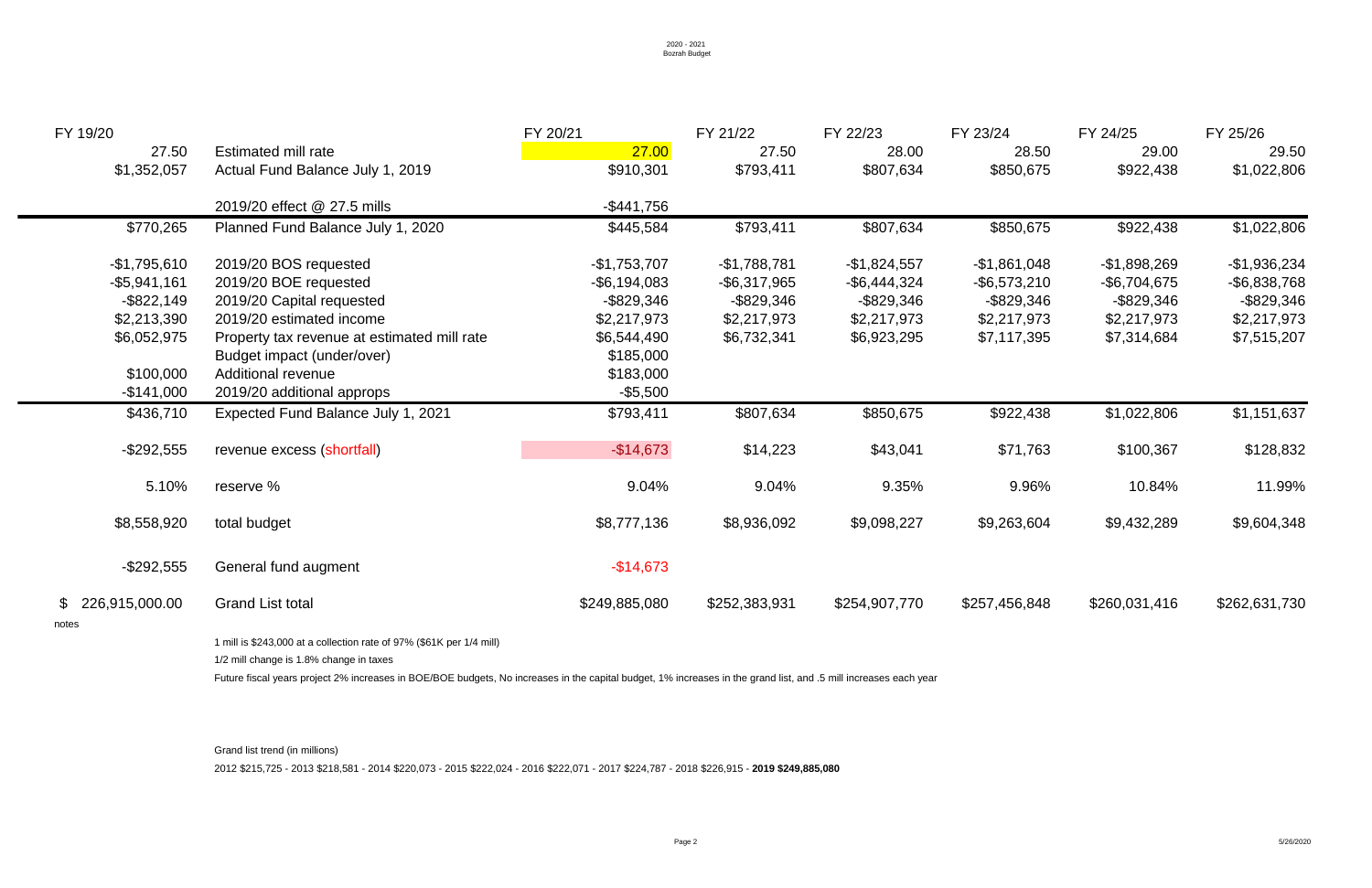| FY 19/20         |                                                                                                                                                                  | FY 20/21        | FY 21/22        | FY 22/23        | FY 23/24        | FY 24/25        | FY 25/26        |  |
|------------------|------------------------------------------------------------------------------------------------------------------------------------------------------------------|-----------------|-----------------|-----------------|-----------------|-----------------|-----------------|--|
| 27.50            | Estimated mill rate                                                                                                                                              | 27.50           | 28.00           | 28.50           | 29.00           | 29.50           | 30.00           |  |
| \$1,352,057      | Actual Fund Balance July 1, 2019                                                                                                                                 | \$910,301       | \$914,606       | \$1,051,234     | \$1,217,906     | \$1,414,536     | \$1,641,018     |  |
|                  | 2019/20 effect @ 27.5 mills                                                                                                                                      | $-$ \$441,756   |                 |                 |                 |                 |                 |  |
| \$770,265        | Planned Fund Balance July 1, 2020                                                                                                                                | \$445,584       | \$914,606       | \$1,051,234     | \$1,217,906     | \$1,414,536     | \$1,641,018     |  |
| $-$1,795,610$    | 2019/20 BOS requested                                                                                                                                            | $-$1,753,707$   | $-$1,788,781$   | $-$1,824,557$   | $-$ \$1,861,048 | $-$1,898,269$   | $-$1,936,234$   |  |
| $-$ \$5,941,161  | 2019/20 BOE requested                                                                                                                                            | $-$ \$6,194,083 | $-$ \$6,317,965 | $-$ \$6,444,324 | $-$ \$6,573,210 | $-$ \$6,704,675 | $-$ \$6,838,768 |  |
| $-$ \$822,149    | 2019/20 Capital requested                                                                                                                                        | $-$ \$829,346   | -\$829,346      | $ $829,346$     | -\$829,346      | -\$829,346      | $-$ \$829,346   |  |
| \$2,213,390      | 2019/20 estimated income                                                                                                                                         | \$2,217,973     | \$2,217,973     | \$2,217,973     | \$2,217,973     | \$2,217,973     | \$2,217,973     |  |
| \$6,052,975      | Property tax revenue at estimated mill rate                                                                                                                      | \$6,665,685     | \$6,854,748     | \$7,046,925     | \$7,242,261     | \$7,440,799     | \$7,642,583     |  |
|                  | Budget impact (under/over)                                                                                                                                       | \$185,000       |                 |                 |                 |                 |                 |  |
| \$100,000        | <b>Additional revenue</b>                                                                                                                                        | \$183,000       |                 |                 |                 |                 |                 |  |
| $-$ \$141,000    | 2019/20 additional approps                                                                                                                                       | $-$ \$5,500     |                 |                 |                 |                 |                 |  |
| \$436,710        | Expected Fund Balance July 1, 2021                                                                                                                               | \$914,606       | \$1,051,234     | \$1,217,906     | \$1,414,536     | \$1,641,018     | \$1,897,226     |  |
| $-$ \$292,555    | revenue excess (shortfall)                                                                                                                                       | \$106,522       | \$136,629       | \$166,672       | \$196,630       | \$226,482       | \$256,208       |  |
| 5.10%            | reserve %                                                                                                                                                        | 10.42%          | 11.76%          | 13.39%          | 15.27%          | 17.40%          | 19.75%          |  |
| \$8,558,920      | total budget                                                                                                                                                     | \$8,777,136     | \$8,936,092     | \$9,098,227     | \$9,263,604     | \$9,432,289     | \$9,604,348     |  |
| $-$ \$292,555    | General fund augment                                                                                                                                             | \$106,522       |                 |                 |                 |                 |                 |  |
| \$226,915,000.00 | <b>Grand List total</b>                                                                                                                                          | \$249,885,080   | \$252,383,931   | \$254,907,770   | \$257,456,848   | \$260,031,416   | \$262,631,730   |  |
| notes            | 1 mill is \$243,000 at a collection rate of 97% (\$61K per 1/4 mill)                                                                                             |                 |                 |                 |                 |                 |                 |  |
|                  | 1/2 mill change is 1.8% change in taxes                                                                                                                          |                 |                 |                 |                 |                 |                 |  |
|                  |                                                                                                                                                                  |                 |                 |                 |                 |                 |                 |  |
|                  | Future fiscal years project 2% increases in BOE/BOE budgets, No increases in the capital budget, 1% increases in the grand list, and .5 mill increases each year |                 |                 |                 |                 |                 |                 |  |